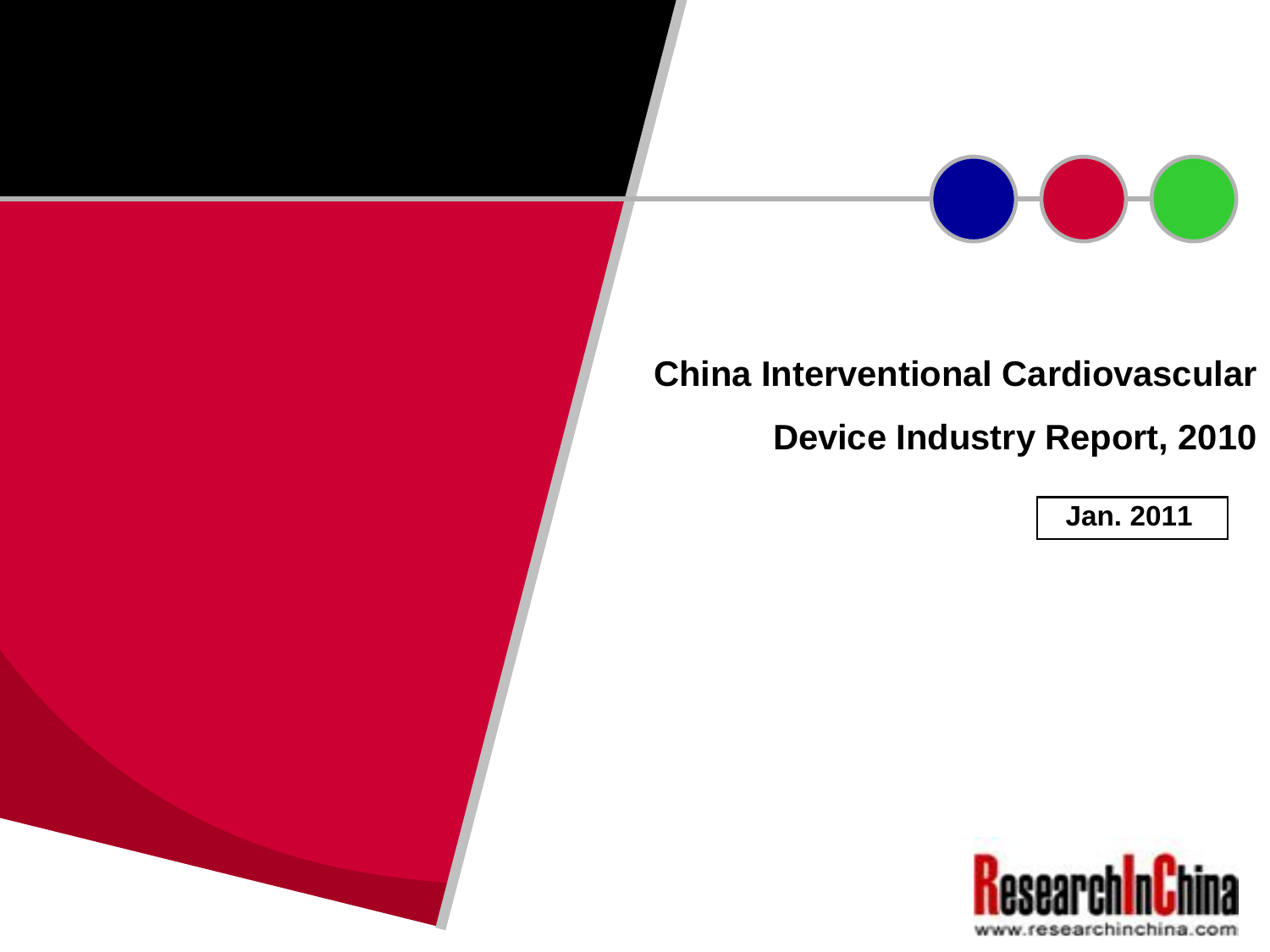The Vertical Portal for China Business Intelligence

### *This report*

- **analyzes the social, economic and policy environments, the overall operation, market competition and development trends of Chinese interventional cardiovascular device industry**
- **Focuses on market segments as coronary stents, balloon catheters, catheters, guidewires, assistive devices and others in China**
- **Highlights operation and development of 12 major interventional cardiovascular device manufacturers including J & J Cordis, Medtronic, Boston Scientific, Abbott Guidant, B. Braun, MicroPort, Lepu, JW, Yinyi, OrbusNeich, Fisuntech, SCW Medical.**

Please visit our website to order this report and find more information about other titles at **www.researchinchina.com**

### **Related Products**

China Insulin Industry Report, 2010

China Medical Imaging Device Industry Report, 2010

China Medical Monitor Industry Report, 2010

China Hospital Industry Development and Investment Report, 2009-2010

China Heparin Industry Report, 2010

China Hemodialysis Industry Report, 2009-2010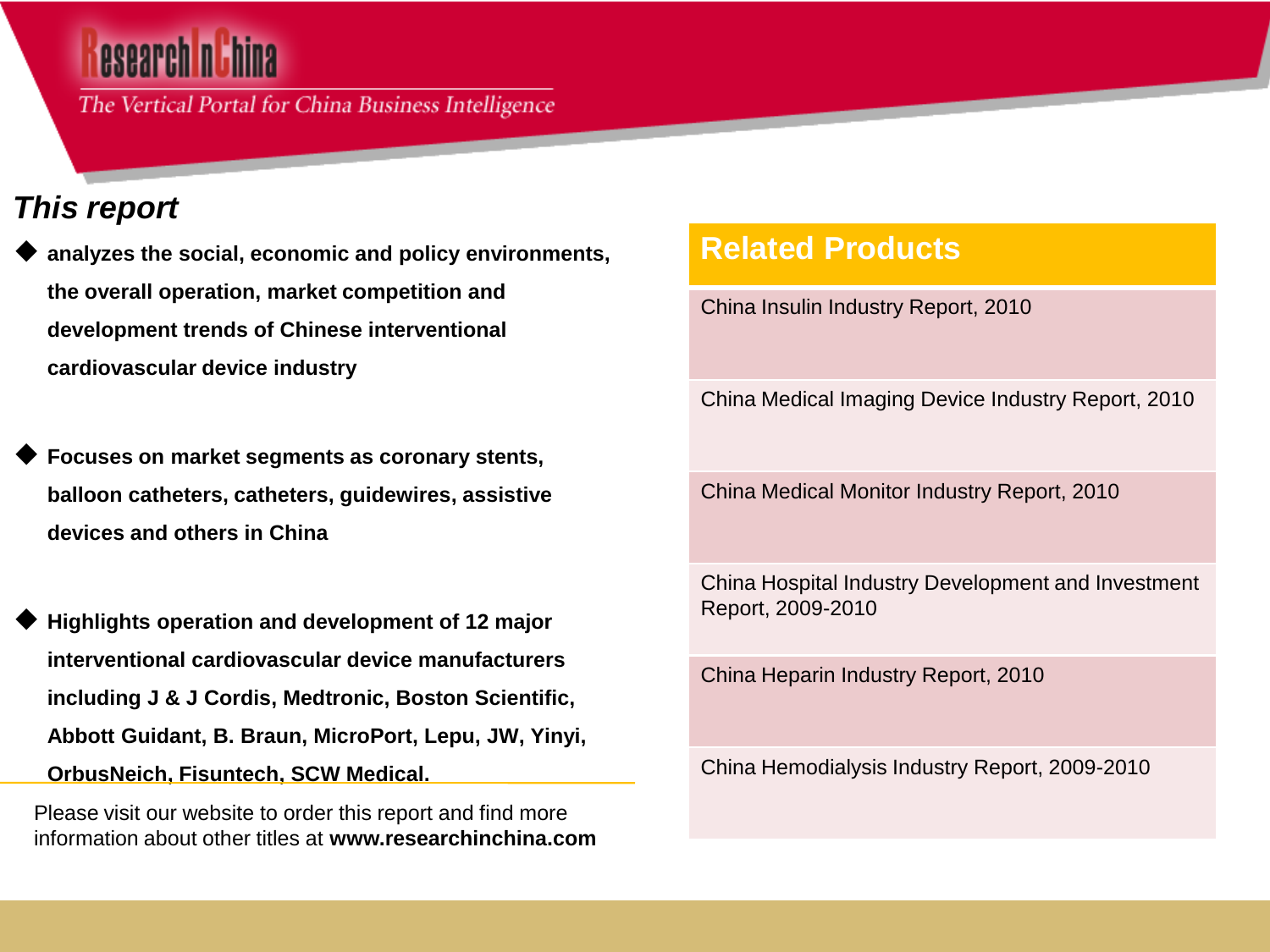The Vertical Portal for China Business Intelligence

## **Abstract**

In recent years, the prevalence rate of cardiovascular disease has increased year by year. According to the data issued by Ministry of Health of the People's Republic of China, there were 20 million patients with coronary artery disease in China 2008, and the number rises at the annual growth of more than 1 million. The growth spurt of the patients suffering from heart disease has stimulated the fast growing demand for interventional cardiology operations and coronary stents.

In China, the number of PCI operation cases rose from 25,000 in 2002 to 242,000 in 2009; the coronary stent implantation amount increased from 40,000 sets in 2002 to 387,000 in 2009. In 2009, Chinese market size of interventional cardiovascular device (by terminal sales revenue of hospitals) reached RMB8.16 billion, up 30% from a year earlier.

### **PCI Operation Cases and Coronary Stent Implantation Amount in China, 2002-2012 (Unit: 1,000 cases)**



Source: China Association for Medical Devices Industry, ResearchInChina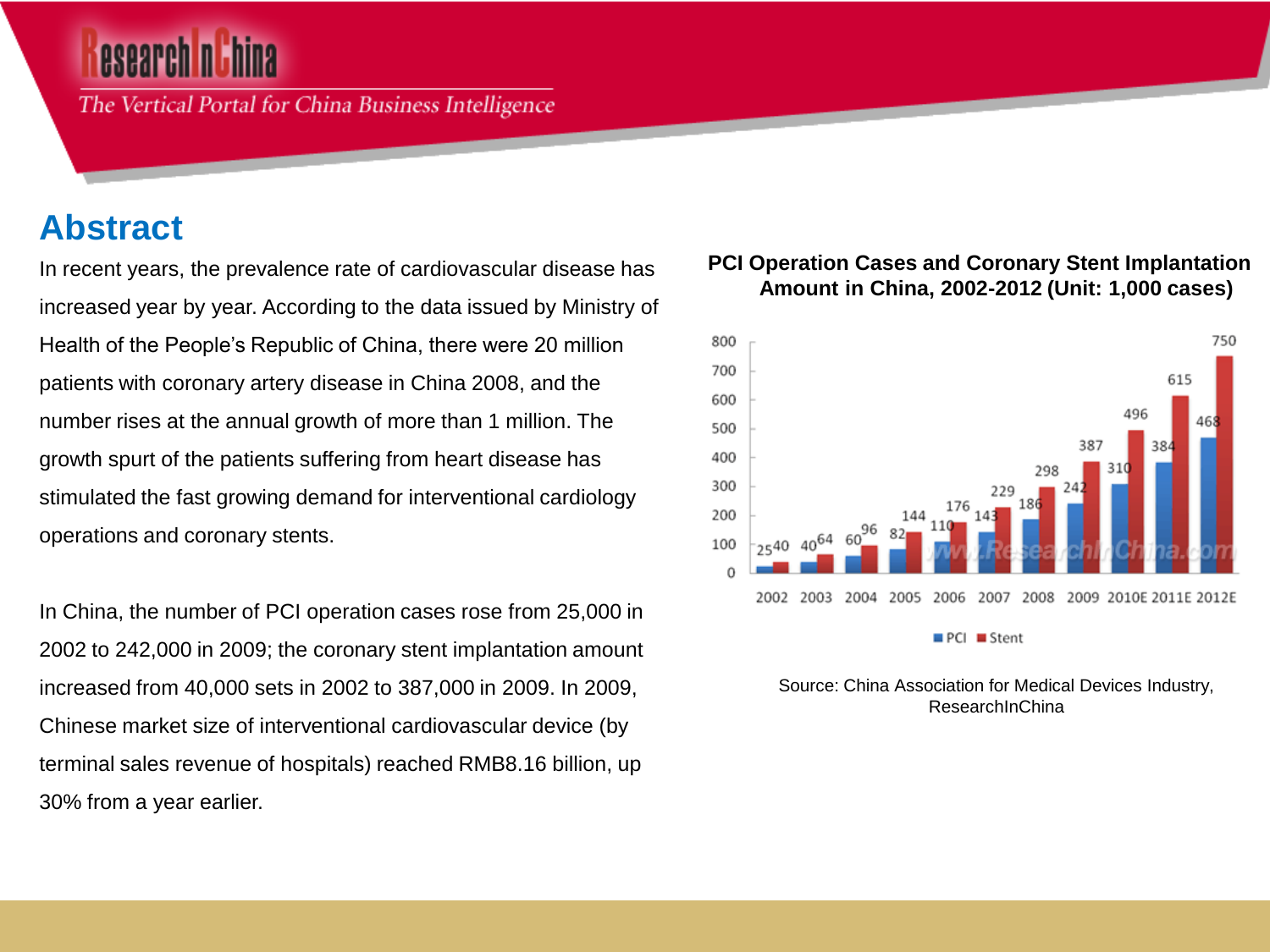The Vertical Portal for China Business Intelligence

Interventional cardiovascular device includes coronary stent and surgical support equipment. In 2009, Chinese coronary stent market valued RMB5.71 billion; and the market size of surgical support equipment (including balloon catheter, catheter, and guide wire) hit RMB2.46 billion. The ratio of the two markets was about 7:3.

Before 2004, foreign companies dominated Chinese coronary stent market. Because of incessantly exploring core technologies and accumulating experience, Chinese enterprises enjoy the rising market shares yearly and even more than foreign counterparts by virtue of advantages in price and channel. By the amount of implantation, domestic enterprises swept about 77.7% market shares in 2009, while foreign peers took approximately 22.3%; by the terminal sales revenue of hospitals, domestic enterprises held around 66.8% market shares in 2009, while foreign ones occupied 33.2% or so.



#### **Coronary Stent Market Shares in China (by Sale of Hospitals), 2009**

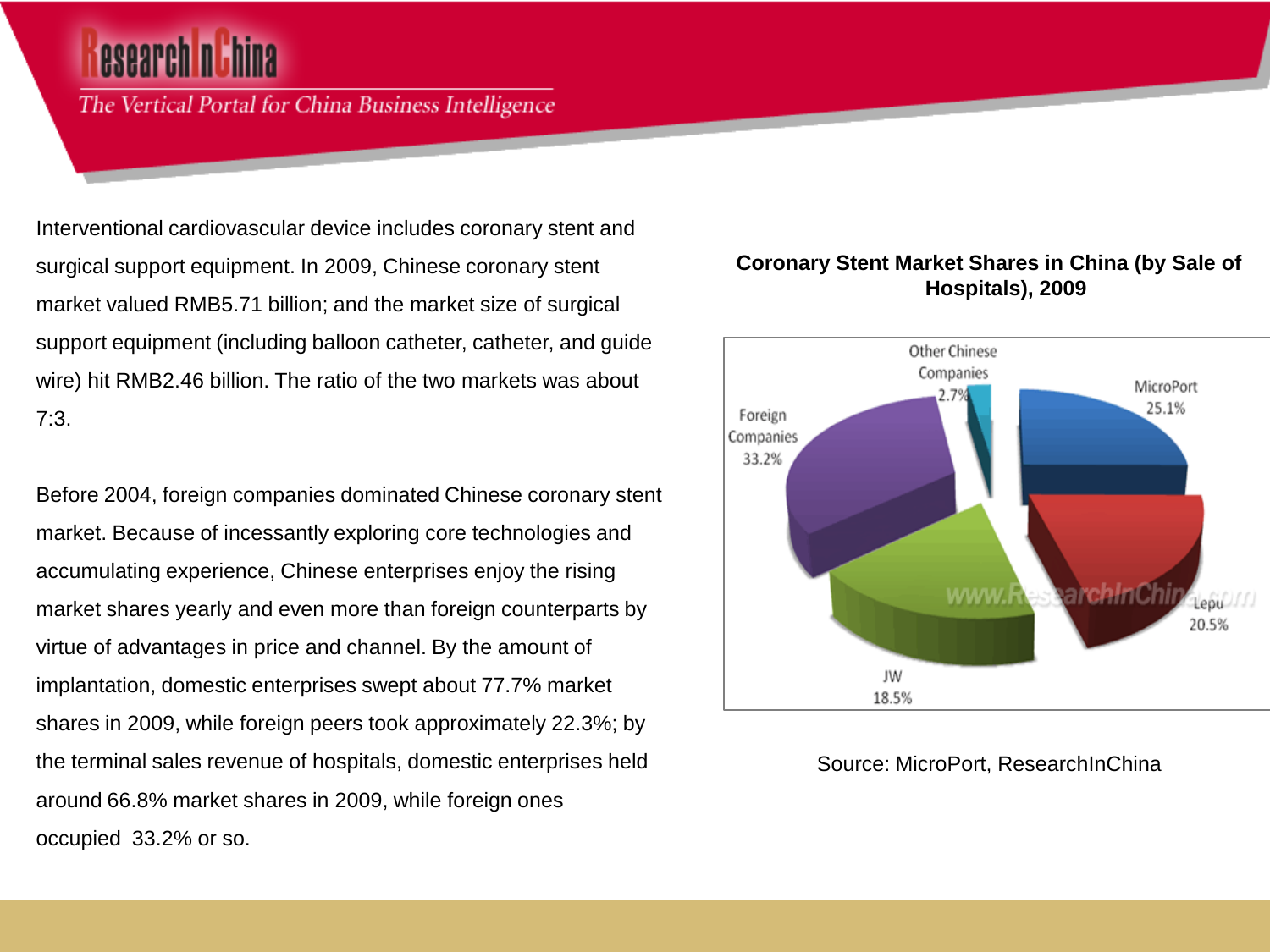## esearch n'hina

The Vertical Portal for China Business Intelligence

In 2009, MicroPort Scientific, Lepu Medical and JW Medical ranked the top three in terms of the market share of coronary stent; by the terminal sales revenue of hospitals, MicroPort Scientific, Lepu Medical and JW Medical took the market share of 25.1%, 20.5% and 18.5% respectively. Remarkably, MicroPort and Lepu are with the diversified product lines of interventional cardiovascular device, and both of them focus on coronary stent and also pay attention to angiography catheter, guidewire, sheath introducer kit, etc, with the objective of ultimately covering the entire field of interventional cardiovascular devices. In addition, MicroPort and Lepu are making more efforts in the R&D of interventional cardiovascular devices. MicroPort is now developing the third-generation drug-eluting stent "Firehawk" , while Lepu is developing a new generation of magnesium alloy biodegradable stents.

However, in surgical supporting device market consisting of balloon catheter, catheter and guidewire, due to technical limitations, only less than 20% of products are made in China. The market is dominated by Cordis, J & J, Medtronic, Boston and other foreign brands. Yet, Chinese enterprises may simulate the development modes of those

foreign companies. MicroPort, Lepu, Fisuntech, TemMed and other companies are enhancing R&D and production of surgical supporting instruments. In the future, the competition in the market of interventional cardiovascular supporting devices will intensify.

The report is based on social, economic and policy environments, the overall operation, market competition and development trends of Chinese interventional cardiovascular device industry. It not only studies such market segments as coronary stents, balloon catheters, catheters, guidewires, assistive devices and others in China, but also analyzes the operation and development of 12 major interventional cardiovascular device manufacturers including J & J Cordis, Medtronic, Boston Scientific, Abbott Guidant, B. Braun, MicroPort, Lepu, JW, Yinyi, OrbusNeich, Fisuntech, SCW Medical.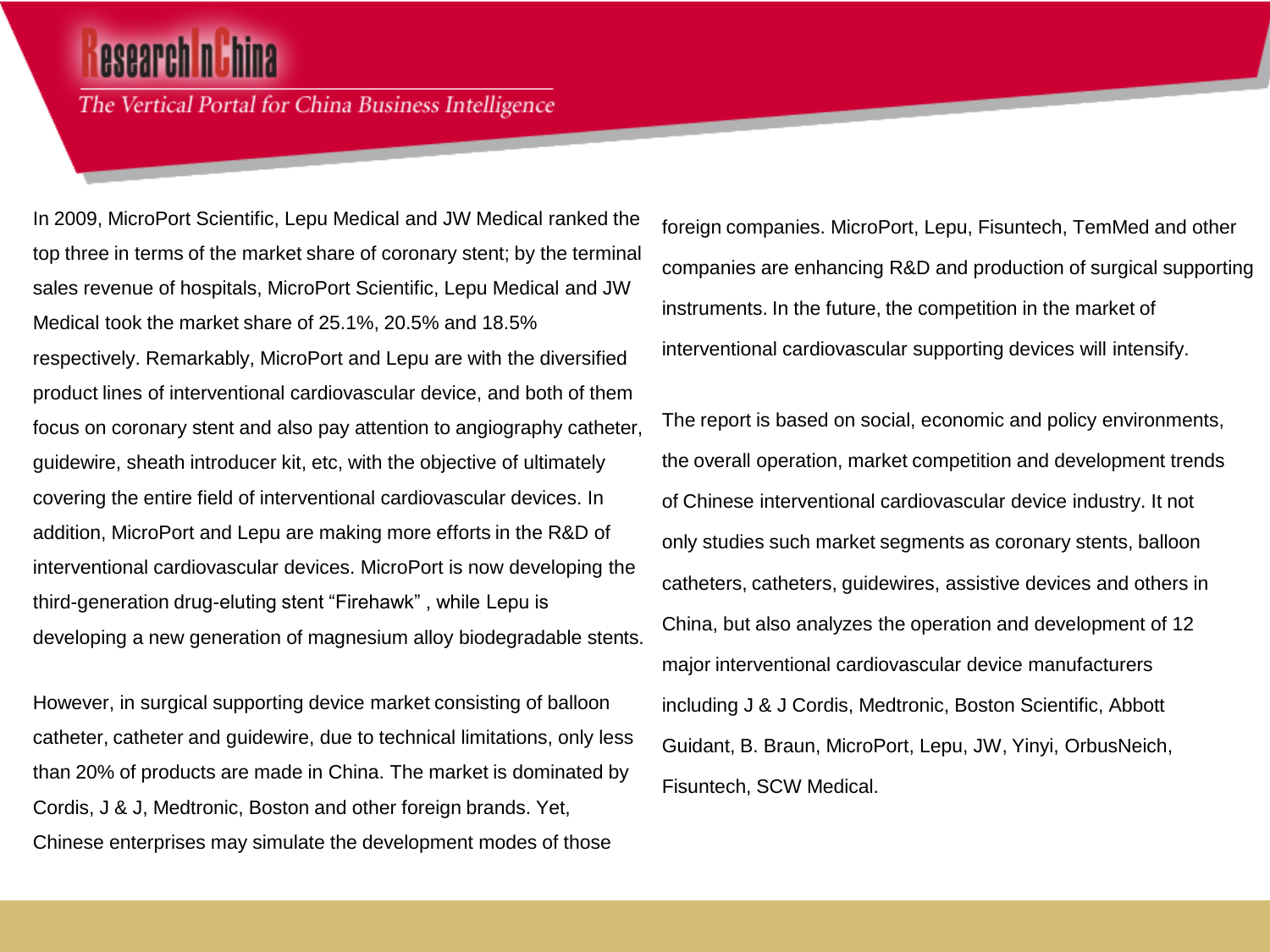# esearch nu hina

### The Vertical Portal for China Business Intelligence

**1 Overview of Interventional Cardiovascular Device** 

## *Table of contents*

| <b>Industry</b>                                     |
|-----------------------------------------------------|
| 1.1 Definition                                      |
| 1.2 Product Category and Application                |
| 1.3 Industry Chain                                  |
| 2 Development of Interventional Cardiovascular      |
| Device Industry in China                            |
| 2.1 International Environment                       |
| 2.2 Industry Overview                               |
| 2.3 Supply and Demand                               |
| 2.4 Market Scale and Gross Profit                   |
| 2.5 Competition Pattern                             |
| 2.6 Related Policies                                |
| 2.6.1 Laws and Regulations                          |
| 2.6.2 Development Policies                          |
| 2.6.3 Sales Policies                                |
| 2.7 Import                                          |
| 2.8 Development Trends                              |
| 2.8.1 Health Care Reform Improves People's Spending |
| Power                                               |
| 2.8.2 Diversification of Product Lines              |
| 3 Interventional Cardiovascular Market Segments     |

3.1 Coronary Stent 3.1.1 Market Overview 3.1.2 Drug-eluting Stent 3.1.3 Bare Metal Stent 3.1.4 Bioabsorbable Stent 3.2.1 Market Overview 3.2.2 Supply & Demand 3.3 Catheter 3.3.1 Market Overview 3.3.2 Sale 3.4 Guidewire 3.4.1 Market Overview 3.4.2 Sale 3.5 Sheath Introducer Kit and Auxiliary Device 3.5.1 Market Overview 3.5.2 Sale

3.2 Balloon Catheter

#### **4 Foreign Production Enterprises**

4.1 Cordis, J&J 4.1.1 Profile 4.1.2 Operation 4.1.3 Operation in China 4.2 Medtronic 4.2.1 Profile 4.2.2 Operation 4.2.3 Operation in China 4.3 Boston Scientific 4.3.1 Profile 4.3.2 Operation 4.3.3 Operation in China 4.4 Guidant , Abbott 4.4.1 Profile 4.4.2 Operation

4.4.3 Operation in China 4.5 B.Braun 4.5.1 Profile 4.5.2 Operation 4.5.3 Operation in China

#### **5 Chinese Production Enterprises**

5.1 MicroPort Scientific 5.1.1Profile 5.1.2 Operation 5.1.3 Development 5.2 Lepu Medical 5.2.1 Profile 5.2.2 Operation 5.1.3 Development 5.3 JW Medical 5.3.1 Profile 5.3.2 Operation 5.3.3 Development 5.4 Yinyi 5.4.1 Profile 5.4.2 Operation 5.4.3 Features 5.5 OrbusNeich 5.5.1 Profile 5.5.2 Operation 5.5.3 Features 5.6 Sinomed 5.6.1 Profile 5.6.2 Operation 5.6.3 Development 5.7 SCW Medical 5.7.1 Profile 5.7.2 Operation 5.7.3 Development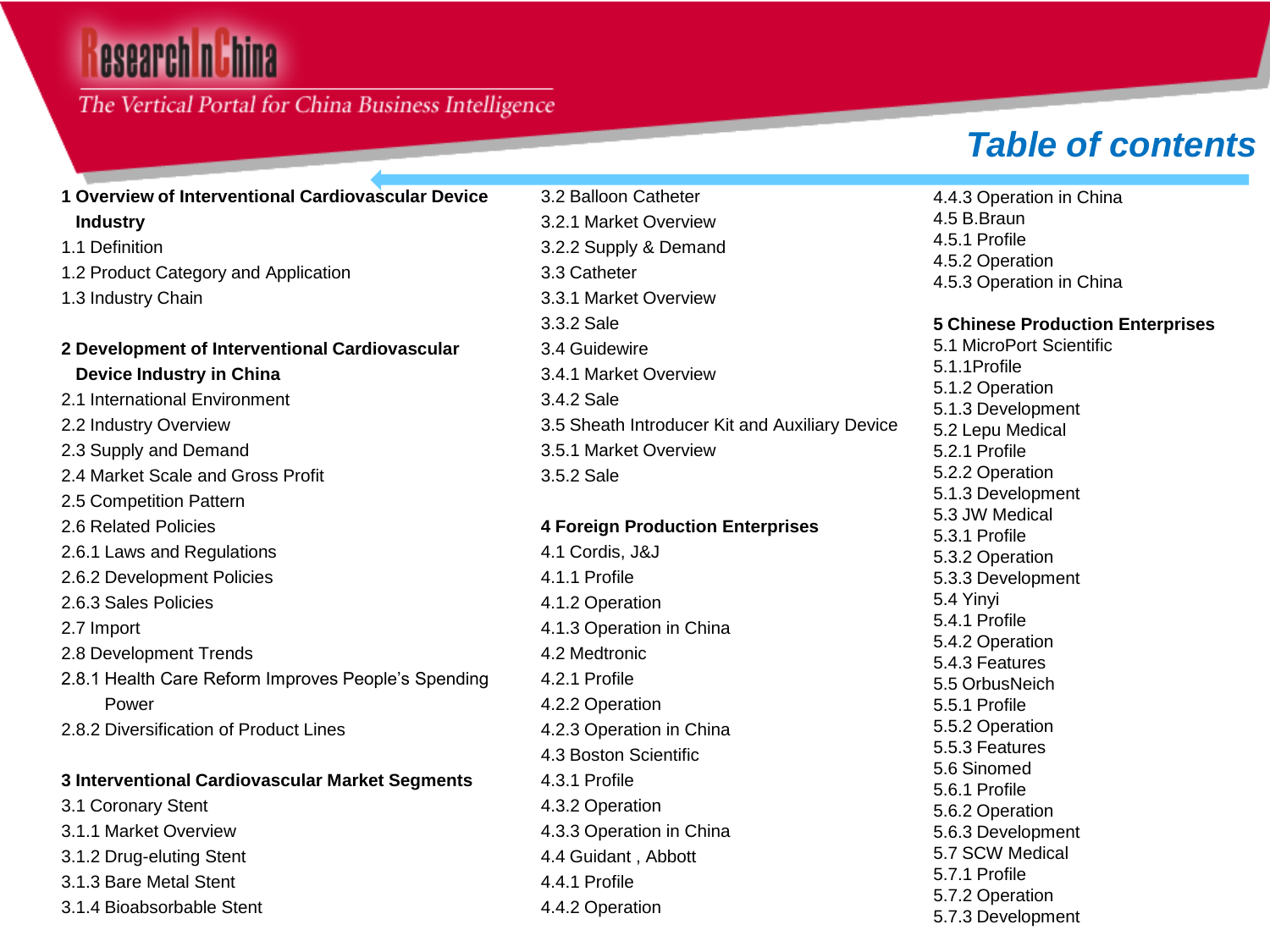# esearch nuhina

### The Vertical Portal for China Business Intelligence

## *Selected Charts*

- Types and Functions of Interventional Cardiovascular Devices
- Types and Characteristics of Cardiovascular Stents
- China Interventional Cardiovascular Device Industry Chain
- Global Market Scale of Interventional Cardiology Devices, 2005-2012
- Coronary Stent Sales Volume of Major Brands in the World, 2009
- Scale and Growth Rate of Chinese Medical Device Market, 2002-2009
- Total Number and Growth Rate of Hospitals in China, 2005-2010
- Main Interventional Cardiovascular Device Companies in China
- Number of People Aged 65 or above and Proportion in Some Countries, 2010
- Prevalence of Heart Disease and Hypertension in China, 1993-2008
- Number of PCI Operation Cases in China, 2002-2012
- Coronary Stent Implantation Number in China, 2002-2012
- Interventional Cardiovascular Device Market Size in China, 2009
- Gross Margins of Major Interventional Cardiovascular Device Manufacturers in China, 2007-2009
- Coronary Stent Market Shares in China (by Implantation Volume and Sales of Hospitals), 2009
- Major Laws and Regulations concerning Medical Device Industry in China
- Policies Related to Interventional Cardiovascular Device Industry
- Sales Channels of Interventional Cardiovascular Devices in China
- Average Price Comparison bettwen Coronary Stents Procured by Ministry of Health of the P.R.C and the Imported Ones, 2008-2010
- Import of Major Interventional Medical Devices and Materials in China, 2008
- Charges of Interventional Operations paid by Health Insurance in Beijing, Shanghai and Guangzhou, 2010
- Urban Health Insurance Participants and Growth Rate in China, 2000-2009
- Equipment Product Line Layout of MicroPort, Lepu and JW Medical
- Coronary Stent Market Scale in China, 2007-2015
- Coronary Stent Market Shares in China (by Volume of Implanted Stents), 2009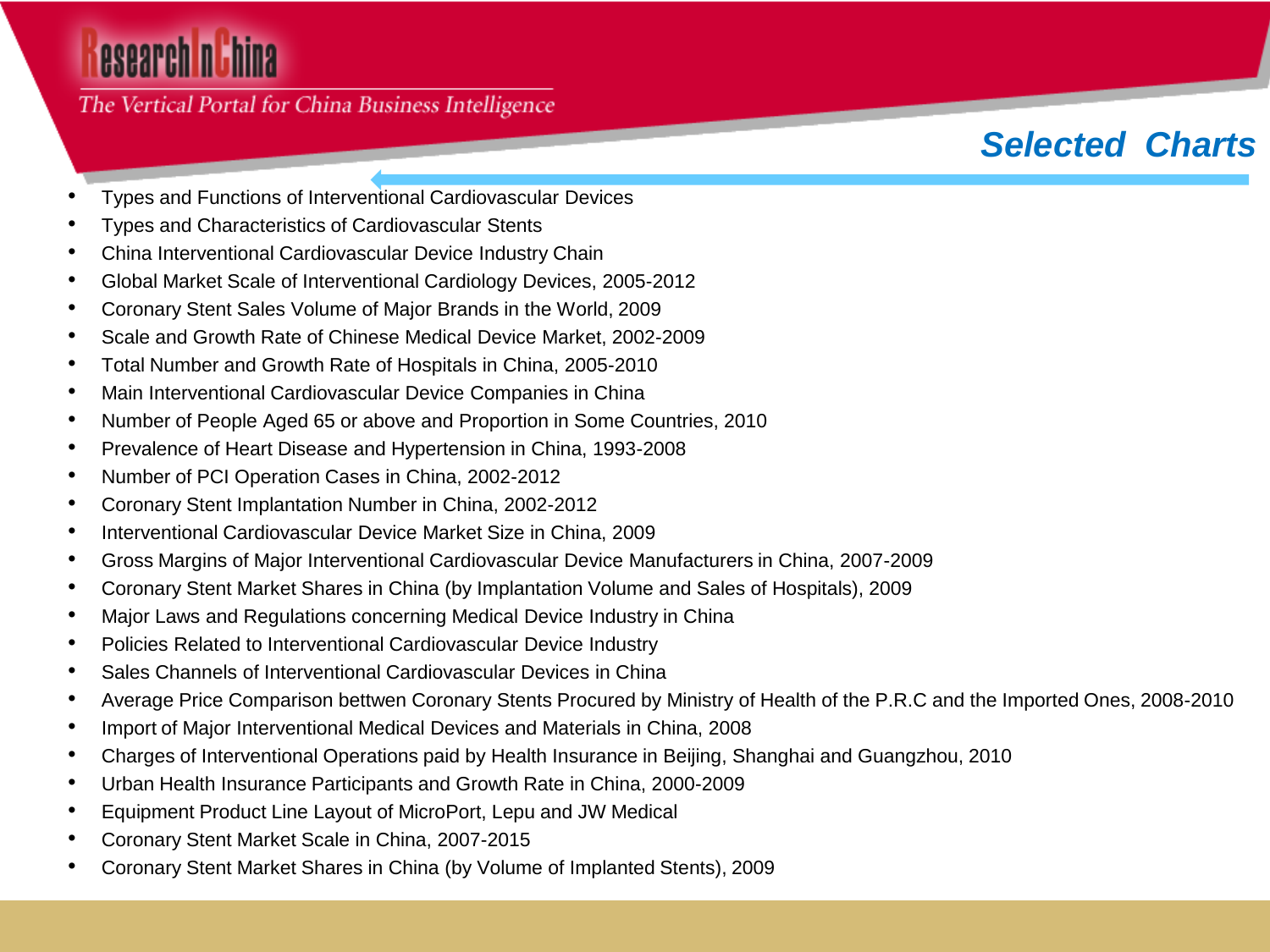# esearch nuhina

The Vertical Portal for China Business Intelligence

## *Selected Charts*

- Coronary Stent Market Shares in China (by Sale of Hospitals), 2009
- Drug-eluting Stents in China, 2010
- Some Bare Metal Stents in China, 2010
- Demand for Coronary Artery Balloon Catheters in China, 2002-2009
- Average Purchase Price of Balloon Catheters in China, 2010
- Some Rapid Exchange Expansion Balloon Catheters in China, 2010
- Average Purchase Price of Catheters in China, 2010
- Guide Catheters in China, 2010
- Average Purchase Price of Guidewires in China, 2010
- Some Guidewires in China, 2010
- Average Purchase Price of Sheath Introducer Kit and Auxiliary Equipment in China, 2010
- Medical Device Revenue, Cordis Revenue and Proportion of Johnson & Johnson, 2007-2010
- Cardiovascular Product Revenue, Coronary Stent Revenue and Proportion of Medtronic, FY2007-FY2011
- Main Operating Indicators of Medtronic (Shanghai), 2007-2008
- Total Revenue, Coronary Stent Revenue and Proportion of Boston Scientific, 2008-2010
- Revenue and Growth Rate of of Abbott's Vascular Device Sector, 2008-2010
- Revenue and Growth Rate of of B. Braun Aesculap, 2006-2009
- Main Operating Indicators of B.Braun (Suzhou), 2008
- Operating Income, Gross Margin and Revenue Growth Rate of MicroPort Scientific, 2007-2010
- Revenue (by Product) of MicroPort Scientific, 2007-2010
- Revenue (by Region) of MicroPort Scientific, 2007-2010
- R&D Expenditure and Its proportion in Sales Revenue of MicroPort Scientific, 2007-2010
- R &D of New Products of MicroPort Scientific, by Sep 2010
- Capacity, Actual Output and Utilization of Stents and Catheters of MicroPort Scientific, 2007-2010
- Operating Income, Gross Margin and Revenue Growth Rate of Lepu Medical, 2007-2010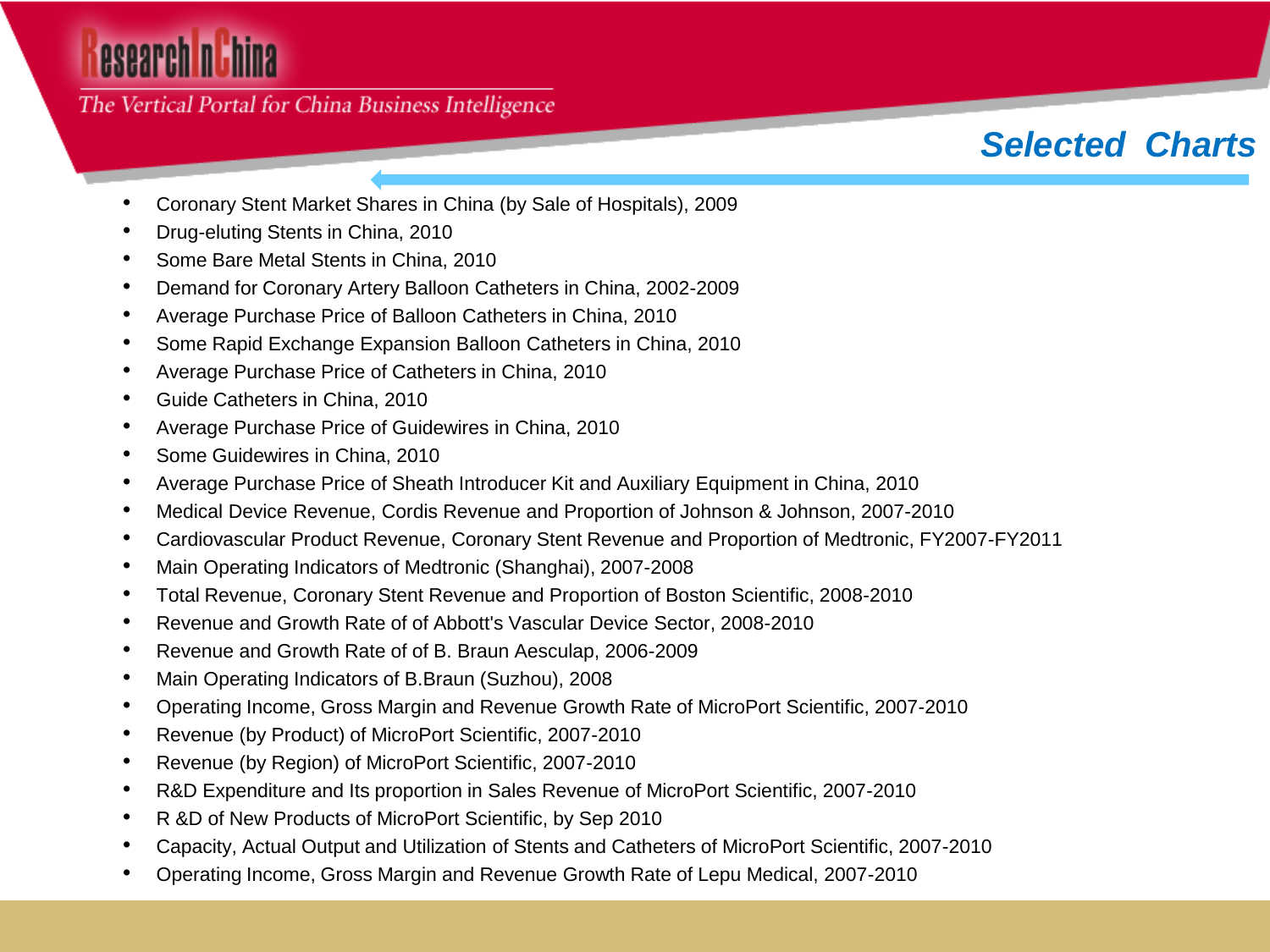# esearch nuhina

The Vertical Portal for China Business Intelligence

## *Selected Charts*

- Sales Gross Margin (by Product) of Lepu Medical, 2007-2010
- Revenue (by Product) of Lepu Medical, 2008-2010
- Revenue (by Region) of Lepu Medical, 2010
- R &D Expenditure and Its proportion in Sales Revenue of Lepu Medical, 2007-2009
- R&D Layout of Lepu Medical
- Operating Income and Gross Margin of JW Medical, 2007-2008
- Main Operating Indicators of Liaoning Biomedical Materials, 2008
- Operating Income, Gross Margin and Revenue Growth Rate of OrbusNeich, 2005-2008
- Export Value of OrbusNeich, 2005-2008
- Main Operating Indicators of Sinomed, 2008
- Operating Income, Gross Margin and Revenue Growth Rate of SCW Medical, 2005-2008
- Export Value of SCW Medical, 2005-2008